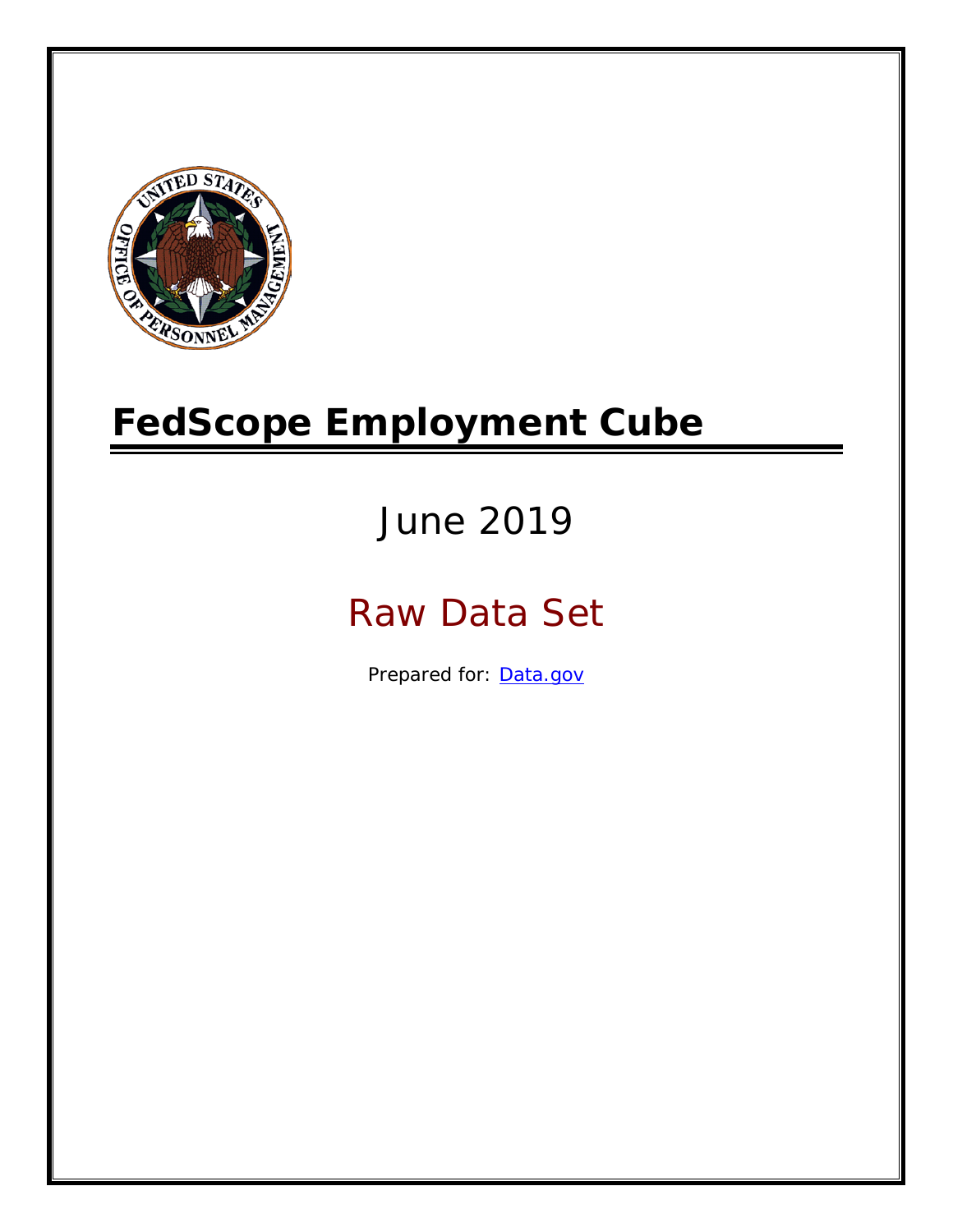

# **Table of Contents**

| $\mathbf{1}$   | <b>OVERVIEW</b>                                | 3              |
|----------------|------------------------------------------------|----------------|
| 1.1            | <b>Purpose</b>                                 | 3              |
| 1.2            | <b>Scope</b>                                   | 3              |
| $\overline{2}$ | <b>RAW DATA SET FILE</b>                       | 3              |
| 2.1            | <b>FACTDATA</b>                                | 3              |
| 3              | <b>DIMENSION TRANSLATIONS FILES</b>            | 5              |
| 3.1            | Agency                                         | 5              |
| 3.2            | Location                                       | 6              |
| 3.3            | Age                                            | 6              |
| 3.4            | <b>Education Level</b>                         | $\overline{7}$ |
| 3.5            | <b>General Schedule &amp; Equivalent Grade</b> | 8              |
| 3.6            | <b>Length of Service</b>                       | 8              |
| 3.7            | Occupation                                     | 9              |
| 3.8            | <b>Occupation Category</b>                     | 9              |
| 3.9            | Pay Plan & Grade                               | 10             |
| 3.10           | <b>Salary Level</b>                            | 10             |
|                | 3.11 STEM Occupations                          | 11             |
|                | 3.12 Supervisory Status                        | 11             |
|                | 3.13 Type of Appointment                       | 12             |
|                | 3.14 Work Schedule                             | 12             |
|                | 3.15 Work Status                               | 13             |
|                | 3.16 Date                                      | 13             |
|                | 3.17 Employment                                | 14             |
|                | 3.18 Average Salary                            | 14             |
|                | 3.19 Average Length of Service                 | 14             |
| 4              | <b>DATA DEFINITIONS</b>                        | 15             |
| 4.1            | Agency                                         | 15             |
| 4.2            | Location                                       | 15             |
| 4.3            | Age                                            | 15             |
| 4.4            | <b>Education Level</b>                         | 15             |
| 4.5            | <b>General Schedule &amp; Equivalent Grade</b> | 15             |
| 4.6            | <b>Length of Service</b>                       | 15             |
| 4.7            | Occupation                                     | 15             |
| 4.8            | <b>Occupation Category</b>                     | 15             |
| 4.9            | Pay Plan & Grade                               | 16             |
| 4.10           | <b>Salary Level</b>                            | 16             |
| 4.11           | <b>STEM Occupations</b>                        | 16             |
| 4.12           | <b>Supervisory Status</b>                      | 16             |
| 4.13           | <b>Type of Appointment</b>                     | 16             |
| 4.14           | <b>Work Schedule</b>                           | 16             |

Source: FedScope [\(https://www.fedscope.opm.gov/\)](https://www.fedscope.opm.gov/) 1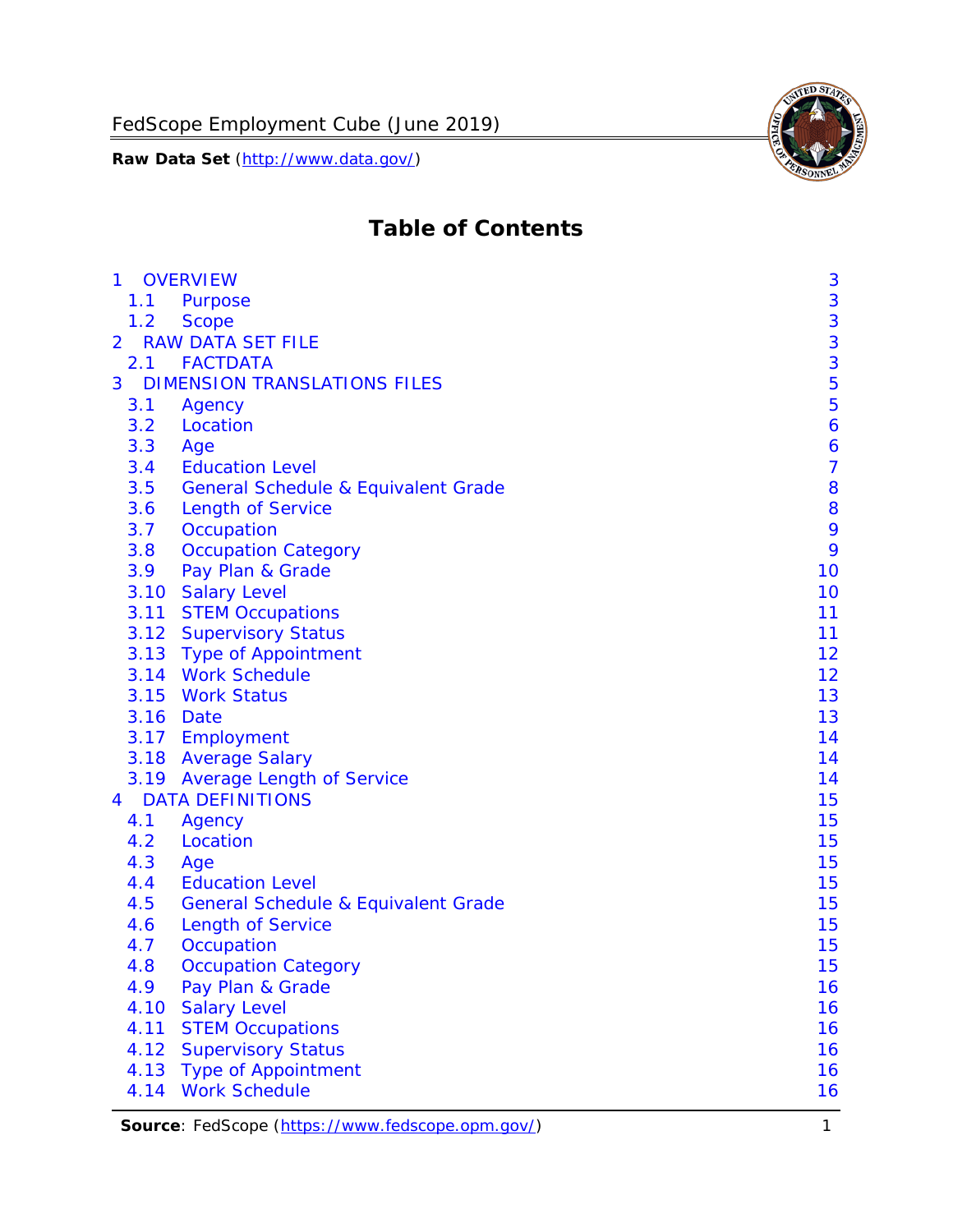FedScope Employment Cube (June 2019)

**Raw Data Set** (http://www.data.gov/)

|               | 4.15 Work Status                                    | 16. |
|---------------|-----------------------------------------------------|-----|
|               | 4.16 Date                                           | 16  |
|               | 4.17 Employment                                     | 17  |
|               | 4.18 Average Salary                                 | 17  |
|               | 4.19 Average Length of Service                      | 17  |
|               | 5 APPENDIX                                          | 18  |
| 5.1           | SAS Program to Read Raw Data Sets for Data Analysis | 18  |
| $5.2^{\circ}$ | <b>FedScope General Public Web Site</b>             | 18  |

# **Listing of Tables**

| Table 2.1: FACTDATA.TXT Record Layout   | 4  |
|-----------------------------------------|----|
| Table 3.1: DTagy.txt Record Layout      | 5  |
| Table 3.2: DTloc.txt Record Layout      | 6  |
| Table 3.3: DTagelvl.txt Record Layout   | 6  |
| Table 3.4: DTedlvl.txt Record Layout    | 7  |
| Table 3.5: DTgsegrd.txt Record Layout   | 8  |
| Table 3.6: DTIoslvI.txt Record Layout   | 8  |
| Table 3.7: DTocc.txt Record Layout      | 9  |
| Table 3.8: DTpatco.txt Record Layout    | 9  |
| Table 3.9: DTppgrd.txt Record Layout    | 10 |
| Table 3.10: DTsallvl.txt Record Layout  | 10 |
| Table 3.11: DTstemocc.txt Record Layout | 11 |
| Table 3.12: DTsuper.txt Record Layout   | 11 |
| Table 3.13: DTtoa.txt Record Layout     | 12 |
| Table 3.14: DTwrksch.txt Record Layout  | 12 |
| Table 3.15: DTwkstat.txt Record Layout  | 13 |
| Table 3.16: DTdate.txt Record Layout    | 13 |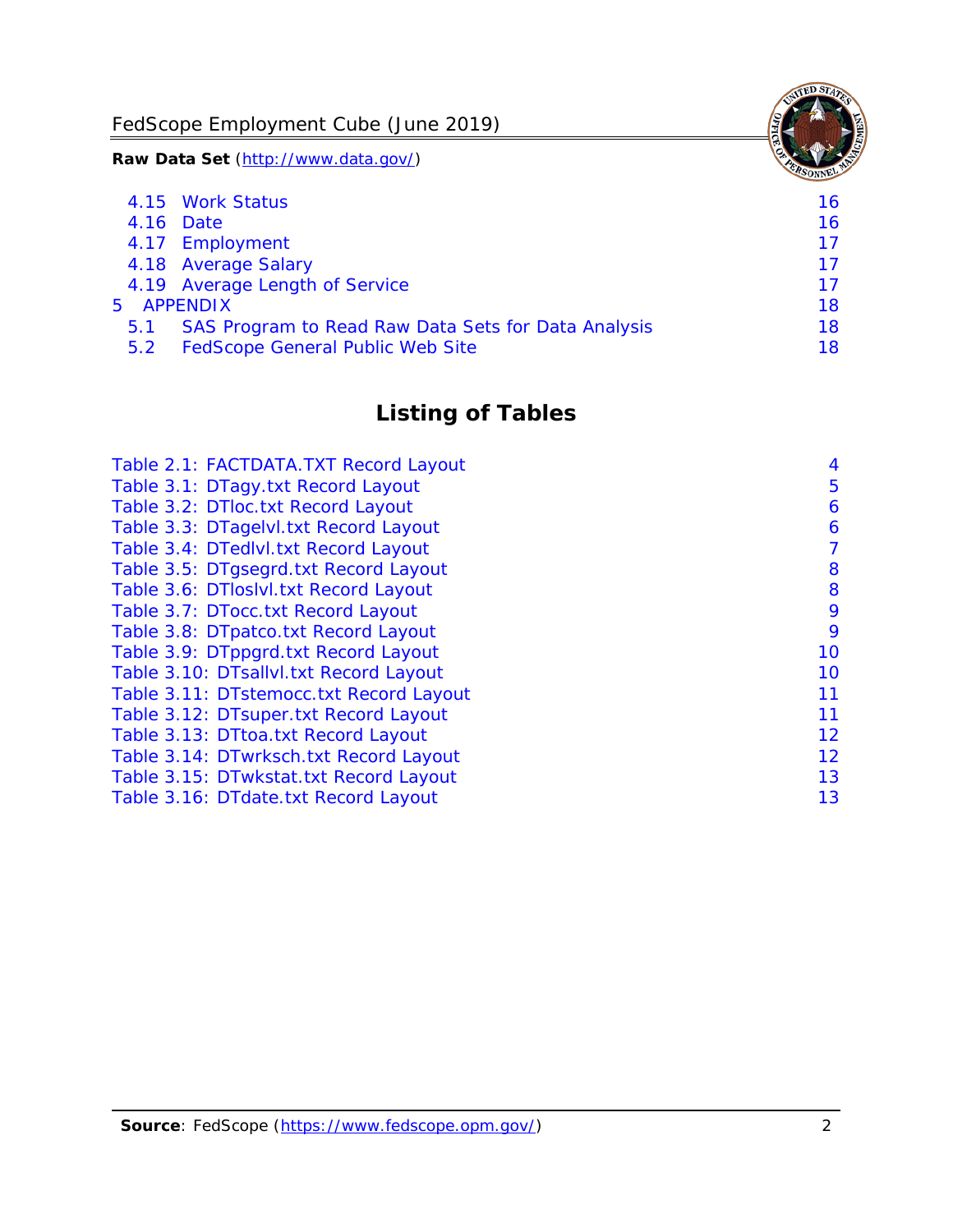

# <span id="page-3-0"></span>**1 OVERVIEW**

#### <span id="page-3-1"></span>*1.1 Purpose*

The purpose of this raw data set is to increase public access to high value, machine readable datasets generated by the U.S. Office of Personnel Management. The FedScope Employment Cube data sets are available via [Data.gov.](http://www.data.gov/)

#### <span id="page-3-2"></span>*1.2 Scope*

The scope of this raw data set includes data elements used in the creation of the FedScope Employment Cube [\(https://www.fedscope.opm.gov/\)](https://www.fedscope.opm.gov/). **NOTE**: Starting in FY 2010, the OPM Statistical Data Mart (SDM) is the source for all FedScope data. The SDM is processed data from the Enterprise Human Resources Integration (EHRI) data warehouse. Data is processed on a quarterly basis (i.e. March, June, September and December).

# <span id="page-3-3"></span>**2 RAW DATA SET FILE**

# <span id="page-3-4"></span>*2.1 FACTDATA*

This "**delimited**" (comma separated value (**CSV**)) raw data set provides employee population data as of June 2019. Each column value is separated by a "**comma**" from the next column's value and each row starts a new record. Each record contains 20 data elements. The record layout for FACTDATA.TXT is depicted in [Table 2.1](#page-4-0) below: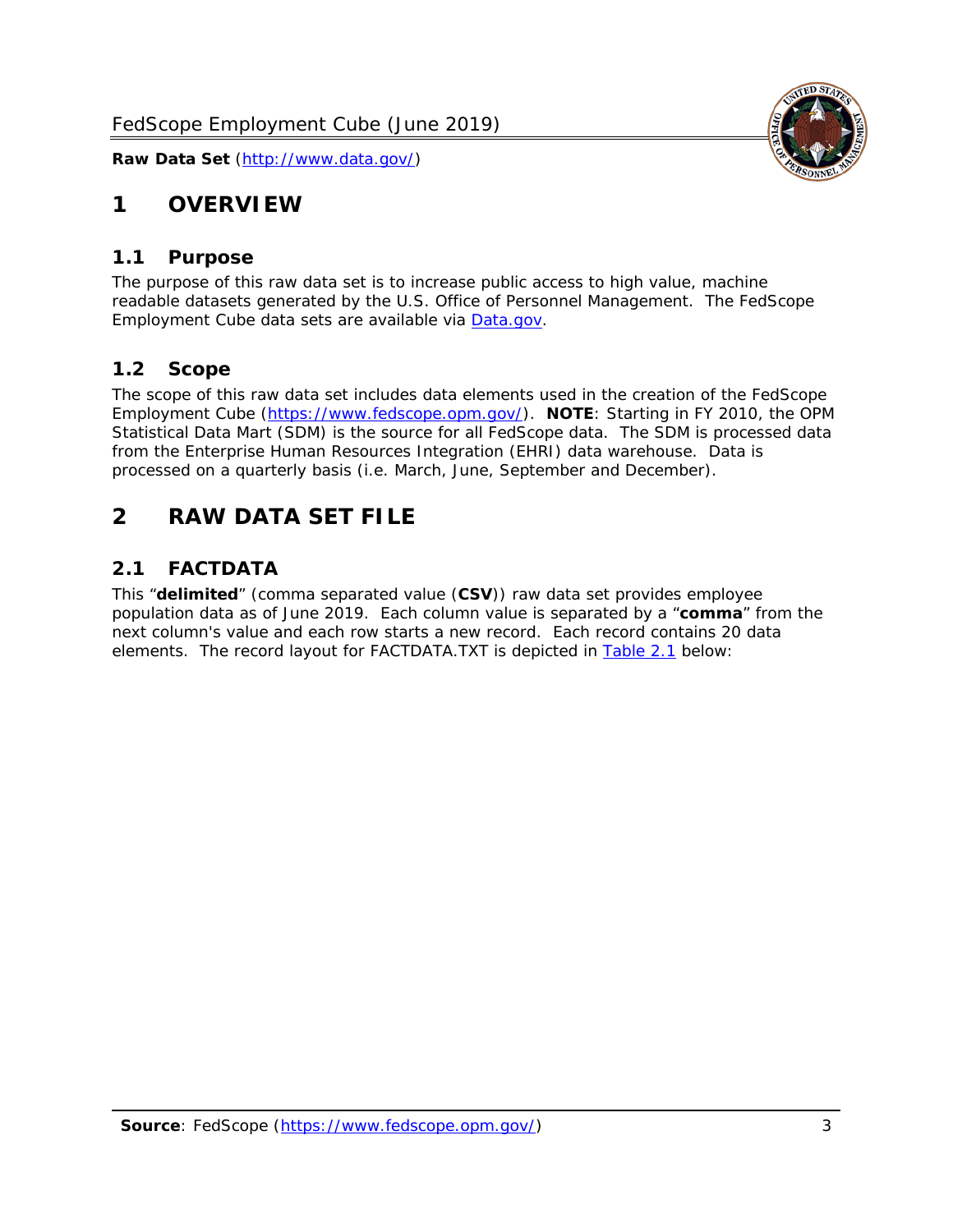

<span id="page-4-0"></span>

**NOTE**: If importing this table (data set) into Excel, change the "column data format" for columns 1-17 from "General" to "Text". Columns 18-20 can be imported as "General" data format. In Excel, the "General" data format converts numeric values to numbers. Columns 1-17 are TEXT fields; Columns 18-20 are NUMERIC fields.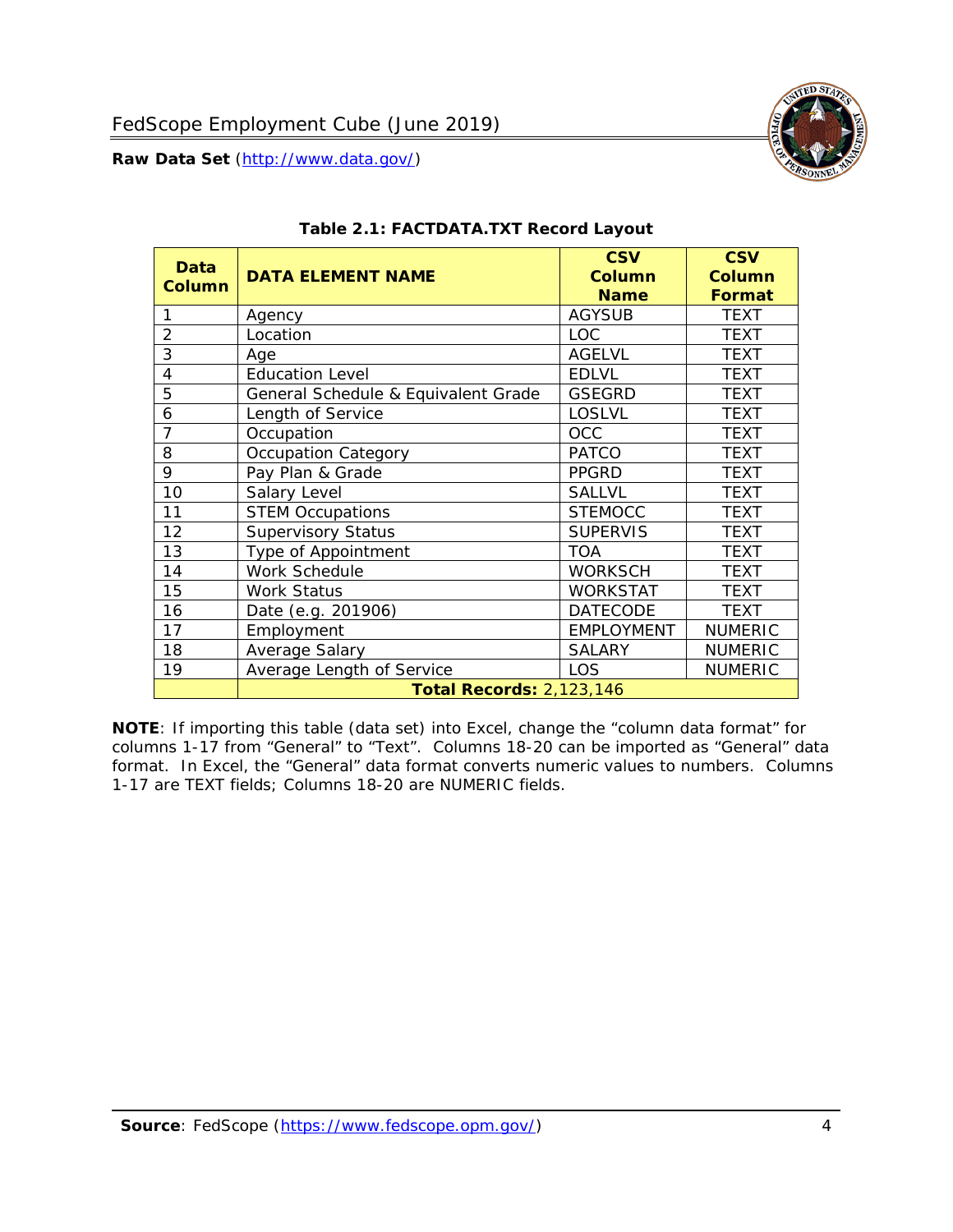

# <span id="page-5-0"></span>**3 DIMENSION TRANSLATIONS FILES**

# <span id="page-5-1"></span>*3.1 Agency*

This "**delimited**" (comma separated value (**CSV**)) data file provides translations for the agency data element contained in the employee population data file (FACTDATA.TXT). See [Table 2.1.](#page-4-0) Each column value is separated by a "**comma**" from the next column's value and each row starts a new record. Each record contains 6 data elements. The record layout for DTagy.txt is depicted in **[Table 3.1](#page-5-2)** below:

<span id="page-5-2"></span>

| Data<br><b>Column</b>     | <b>DATA ELEMENT NAME</b>       | <b>CSV</b><br>Column<br><b>Name</b> | <b>CSV</b><br>Column<br><b>Format</b> |
|---------------------------|--------------------------------|-------------------------------------|---------------------------------------|
|                           | Agency Type                    | <b>AGYTYP</b>                       | <b>TEXT</b>                           |
| 2                         | <b>Agency Type Translation</b> | <b>AGYTYPT</b>                      | <b>TEXT</b>                           |
| 3                         | Agency                         | AGY                                 | <b>TEXT</b>                           |
|                           | <b>Agency Translation</b>      | <b>AGYT</b>                         | <b>TEXT</b>                           |
| 5                         | Agency Sub element             | <b>AGYSUB</b>                       | <b>TEXT</b>                           |
| 6                         | Agency Sub element Translation | <b>AGYSUBT</b>                      | <b>TEXT</b>                           |
| <b>Total Records: 529</b> |                                |                                     |                                       |

#### **Table 3.1: DTagy.txt Record Layout**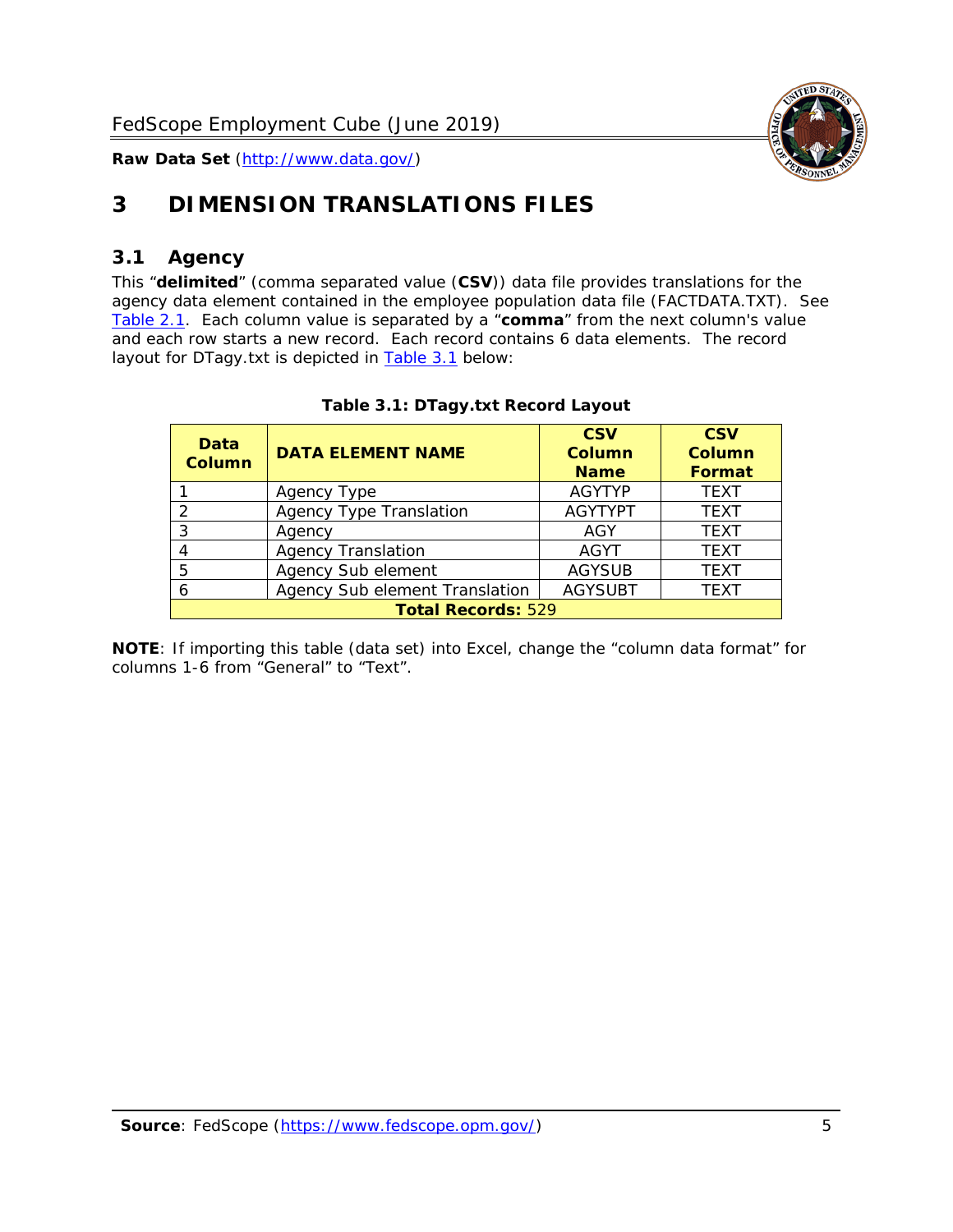#### <span id="page-6-0"></span>*3.2 Location*

This "**delimited**" (comma separated value (**CSV**)) data file provides translations for the location data element contained in the employee population data file (FACTDATA.TXT). See [Table 2.1.](#page-4-0) Each column value is separated by a "**comma**" from the next column's value and each row starts a new record. Each record contains 4 data elements. The record layout for DTloc.txt is depicted in [Table 3.2](#page-6-2) below:

<span id="page-6-2"></span>

| Data<br><b>Column</b>     | <b>DATA ELEMENT NAME</b>         | <b>CSV</b><br>Column<br><b>Name</b> | <b>CSV</b><br><b>Column</b><br><b>Format</b> |  |
|---------------------------|----------------------------------|-------------------------------------|----------------------------------------------|--|
|                           | Location Type                    | <b>LOCTYP</b>                       | <b>TFXT</b>                                  |  |
| ◠                         | Location Type Translation        | <b>LOCTYPT</b>                      | <b>TEXT</b>                                  |  |
| ⌒                         | State/Country                    | <b>LOC</b>                          | <b>TFXT</b>                                  |  |
|                           | <b>State/Country Translation</b> | <b>LOCT</b>                         | <b>TFXT</b>                                  |  |
| <b>Total Records: 224</b> |                                  |                                     |                                              |  |

**Table 3.2: DTloc.txt Record Layout**

**NOTE**: If importing this table (data set) into Excel, change the "column data format" for columns 1-4 from "General" to "Text".

# <span id="page-6-1"></span>*3.3 Age*

This "**delimited**" (comma separated value (**CSV**)) data file provides translations for the age data element contained in the employee population data file (FACTDATA.TXT). See Table [2.1.](#page-4-0) Each column value is separated by a "**comma**" from the next column's value and each row starts a new record. Each record contains 2 data elements. The record layout for DTagelvl.txt is depicted in [Table 3.3](#page-6-3) below:

<span id="page-6-3"></span>

| <b>Data</b><br><b>Column</b> | <b>DATA ELEMENT NAME</b> | <b>CSV</b><br>Column<br><b>Name</b> | <b>CSV</b><br>Column<br>Format |
|------------------------------|--------------------------|-------------------------------------|--------------------------------|
|                              | Aae                      | AGELVL                              | <b>TFXT</b>                    |
|                              | Age Translation          | AGFI VI T                           | TFXT                           |
| <b>Total Records: 12</b>     |                          |                                     |                                |

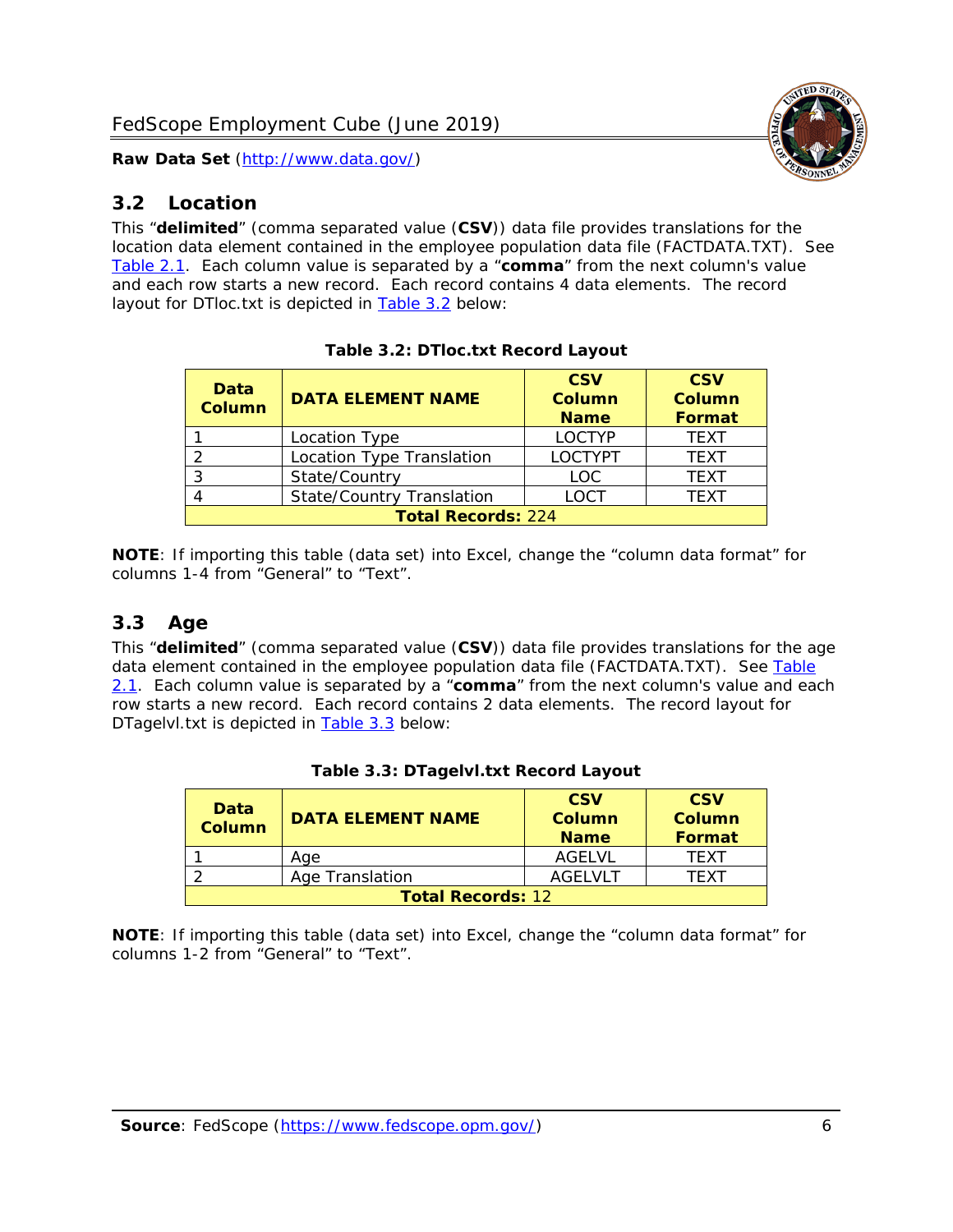

# <span id="page-7-0"></span>*3.4 Education Level*

This "**delimited**" (comma separated value (**CSV**)) data file provides translations for the education level data element contained in the employee population data file (FACTDATA.TXT). See [Table 2.1.](#page-4-0) Each column value is separated by a "**comma**" from the next column's value and each row starts a new record. Each record contains 4 data elements. The record layout for DTedlvl.txt is depicted in [Table 3.4](#page-7-1) below:

<span id="page-7-1"></span>

| Data<br><b>Column</b>    | <b>DATA ELEMENT NAME</b>                | <b>CSV</b><br><b>Column</b><br><b>Name</b> | <b>CSV</b><br><b>Column</b><br><b>Format</b> |
|--------------------------|-----------------------------------------|--------------------------------------------|----------------------------------------------|
|                          | <b>Education Level Type</b>             | <b>EDLVLTYP</b>                            | <b>TEXT</b>                                  |
| っ                        | <b>Education Level Type Translation</b> | <b>EDLVLTYPT</b>                           | <b>TEXT</b>                                  |
| 3                        | <b>Education Level</b>                  | <b>EDLVL</b>                               | <b>TEXT</b>                                  |
|                          | <b>Education Level Translation</b>      | <b>EDLVLT</b>                              | <b>TFXT</b>                                  |
| <b>Total Records: 24</b> |                                         |                                            |                                              |

#### **Table 3.4: DTedlvl.txt Record Layout**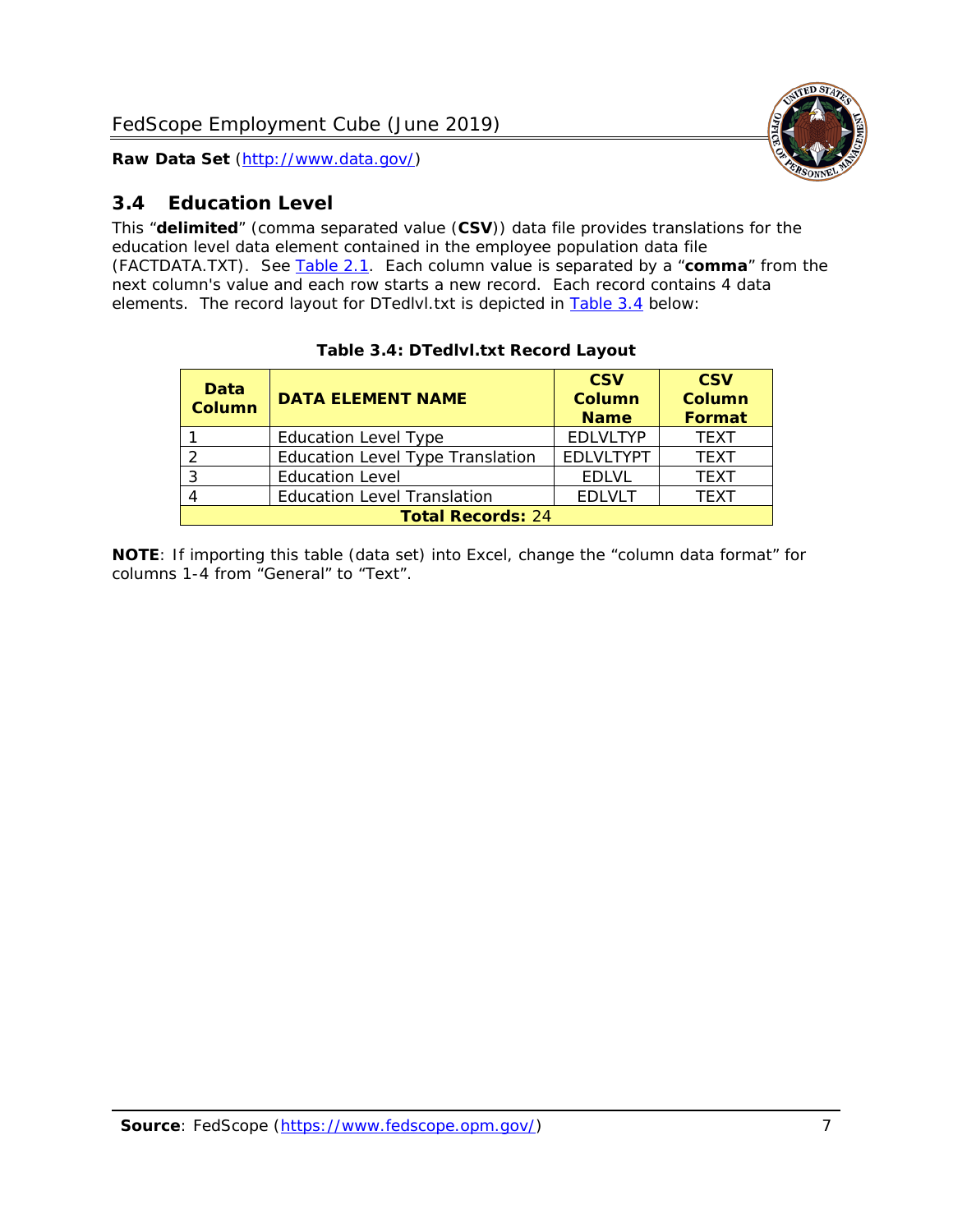

# <span id="page-8-0"></span>*3.5 General Schedule & Equivalent Grade*

This "**delimited**" (comma separated value (**CSV**)) data file provides translations for the general schedule & equivalent grade data element contained in the employee population data file (FACTDATA.TXT). See [Table 2.1.](#page-4-0) Each column value is separated by a "**comma**" from the next column's value and each row starts a new record. Each record contains 1 data element. The record layout for DTgsegrd.txt is depicted in [Table 3.5](#page-8-2) below:

#### **Table 3.5: DTgsegrd.txt Record Layout**

<span id="page-8-2"></span>

| <b>Data</b><br>Column    | DATA FI FMFNT NAMF                  | <b>CSV</b><br>Column<br><b>Name</b> | <b>CSV</b><br>Column<br><b>Format</b> |
|--------------------------|-------------------------------------|-------------------------------------|---------------------------------------|
|                          | General Schedule & Equivalent Grade | GSEGRD                              | TFXT                                  |
| <b>Total Records: 17</b> |                                     |                                     |                                       |

**NOTE**: If importing this table (data set) into Excel, change the "column data format" for column 1-from "General" to "Text".

# <span id="page-8-1"></span>*3.6 Length of Service*

This "**delimited**" (comma separated value (**CSV**)) data file provides translations for the length of service data element contained in the employee population data file (FACTDATA.TXT). See [Table 2.1.](#page-4-0) Each column value is separated by a "**comma**" from the next column's value and each row starts a new record. Each record contains 2 data elements. The record layout for DTloslvl.txt is depicted in [Table 3.6](#page-8-3) below:

#### **Table 3.6: DTloslvl.txt Record Layout**

<span id="page-8-3"></span>

| Data<br><b>Column</b>    | <b>DATA ELEMENT NAME</b>      | <b>CSV</b><br>Column<br><b>Name</b> | <b>CSV</b><br>Column<br>Format |
|--------------------------|-------------------------------|-------------------------------------|--------------------------------|
|                          | Length of Service             | LOSLVL                              | TFXT                           |
|                          | Length of Service Translation | <b>LOSLVLT</b>                      | TFXT                           |
| <b>Total Records: 11</b> |                               |                                     |                                |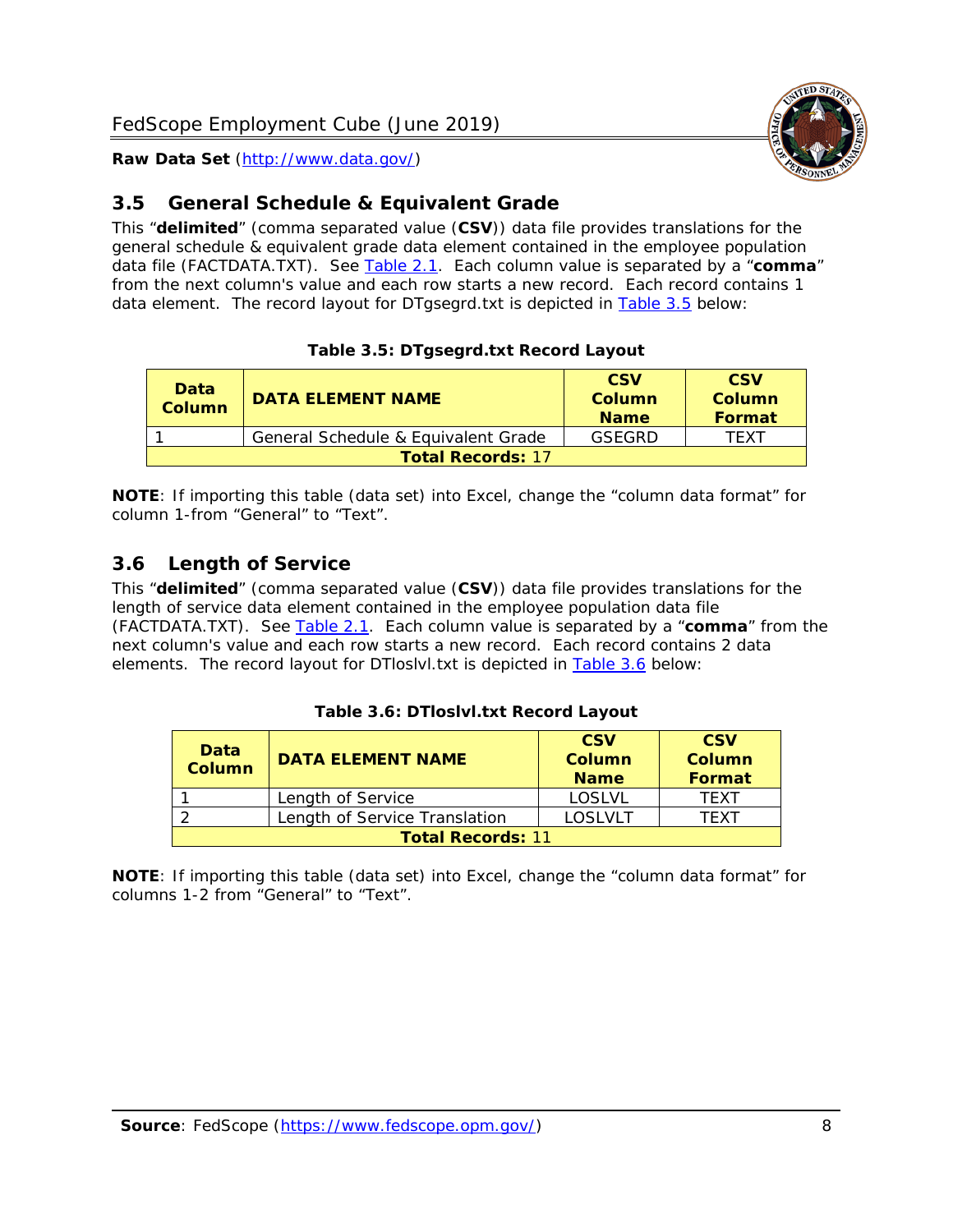# <span id="page-9-0"></span>*3.7 Occupation*

This "**delimited**" (comma separated value (**CSV**)) data file provides translations for the occupation data element contained in the employee population data file (FACTDATA.TXT). See [Table 2.1.](#page-4-0) Each column value is separated by a "**comma**" from the next column's value and each row starts a new record. Each record contains 6 data elements. The record layout for DTocc.txt is depicted in [Table 3.7](#page-9-2) below:

<span id="page-9-2"></span>

| Data<br><b>Column</b>     | <b>DATA ELEMENT NAME</b>             | <b>CSV</b><br><b>Column</b><br><b>Name</b> | <b>CSV</b><br><b>Column</b><br><b>Format</b> |
|---------------------------|--------------------------------------|--------------------------------------------|----------------------------------------------|
|                           | Occupation Type                      | <b>OCCTYP</b>                              | <b>TEXT</b>                                  |
| 2                         | Occupation Type Translation          | <b>OCCTYPT</b>                             | <b>TEXT</b>                                  |
| 3                         | <b>Occupation Family</b>             | <b>OCCFAM</b>                              | <b>TEXT</b>                                  |
| 4                         | <b>Occupation Family Translation</b> | <b>OCCFAMT</b>                             | <b>TEXT</b>                                  |
| 5                         | Occupation                           | <b>OCC</b>                                 | <b>TEXT</b>                                  |
| 6                         | <b>Occupation Translation</b>        | <b>OCCT</b>                                | <b>TEXT</b>                                  |
| <b>Total Records: 673</b> |                                      |                                            |                                              |

**NOTE**: If importing this table (data set) into Excel, change the "column data format" for columns 1-6 from "General" to "Text".

# <span id="page-9-1"></span>*3.8 Occupation Category*

This "**delimited**" (comma separated value (**CSV**)) data file provides translations for the occupation category data element contained in the employee population data file (FACTDATA.TXT). See [Table 2.1.](#page-4-0) Each column value is separated by a "**comma**" from the next column's value and each row starts a new record. Each record contains 2 data elements. The record layout for DTpatco.txt is depicted in [Table 3.8](#page-9-3) below:

<span id="page-9-3"></span>

| Data<br><b>Column</b>   | <b>DATA ELEMENT NAME</b>        | <b>CSV</b><br><b>Column</b><br><b>Name</b> | <b>CSV</b><br>Column<br>Format |
|-------------------------|---------------------------------|--------------------------------------------|--------------------------------|
|                         | <b>Occupation Category</b>      | <b>PATCO</b>                               | <b>TFXT</b>                    |
|                         | Occupation Category Translation | <b>PATCOT</b>                              | <b>TFXT</b>                    |
| <b>Total Records: 7</b> |                                 |                                            |                                |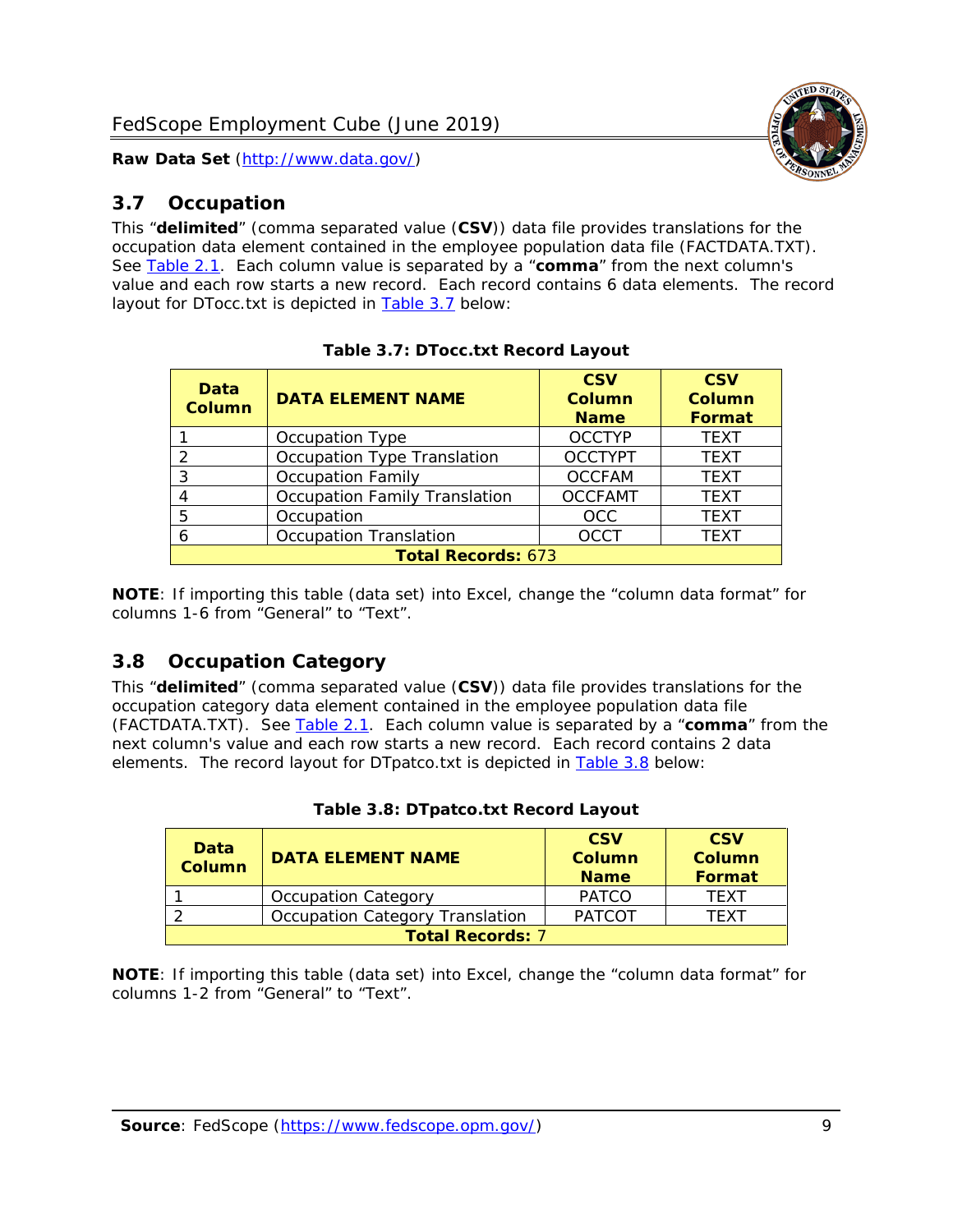

### <span id="page-10-0"></span>*3.9 Pay Plan & Grade*

This "**delimited**" (comma separated value (**CSV**)) data file provides translations for the pay plan & grade data element contained in the employee population data file (FACTDATA.TXT). See [Table 2.1.](#page-4-0) Each column value is separated by a "**comma**" from the next column's value and each row starts a new record. Each record contains 7 data elements. The record layout for DTppgrd.txt is depicted in [Table 3.9](#page-10-2) below:

<span id="page-10-2"></span>

| Data<br><b>Column</b>       | <b>DATA ELEMENT NAME</b>   | <b>CSV</b><br>Column<br><b>Name</b> | <b>CSV</b><br>Column<br>Format |
|-----------------------------|----------------------------|-------------------------------------|--------------------------------|
|                             | Pay Plan Type              | <b>PPTYP</b>                        | <b>TEXT</b>                    |
| $\overline{2}$              | Pay Plan Type Translation  | <b>PPTYPT</b>                       | <b>TEXT</b>                    |
| 3                           | Pay Plan Group             | <b>PPGROUP</b>                      | <b>TEXT</b>                    |
| 4                           | Pay Plan Group Translation | <b>PPGROUPT</b>                     | <b>TEXT</b>                    |
| 5                           | Pay Plan                   | PAYPLAN                             | <b>TEXT</b>                    |
| 6                           | Pay Plan Translation       | PAYPLANT                            | <b>TEXT</b>                    |
| $\overline{\phantom{a}}$    | Pay Plan & Grade           |                                     | <b>TEXT</b>                    |
| <b>Total Records: 1,009</b> |                            |                                     |                                |

**Table 3.9: DTppgrd.txt Record Layout**

**NOTE**: If importing this table (data set) into Excel, change the "column data format" for columns 1-7 from "General" to "Text".

# <span id="page-10-1"></span>*3.10 Salary Level*

This "**delimited**" (comma separated value (**CSV**)) data file provides translations for the salary level data element contained in the employee population data file (FACTDATA.TXT). See [Table 2.1.](#page-4-0) Each column value is separated by a "**comma**" from the next column's value and each row starts a new record. Each record contains 2 data elements. The record layout for DTsallvl.txt is depicted in [Table 3.10](#page-10-3) below:

<span id="page-10-3"></span>

| <b>Data</b><br><b>Column</b> | <b>DATA ELEMENT NAME</b>        | <b>CSV</b><br><b>Column</b><br><b>Name</b> | <b>CSV</b><br>Column<br>Format |
|------------------------------|---------------------------------|--------------------------------------------|--------------------------------|
|                              | Salary Level                    | <b>SALLVL</b>                              | <b>TFXT</b>                    |
|                              | <b>Salary Level Translation</b> | <b>SALLVLT</b>                             | TFXT                           |
| <b>Total Records: 26</b>     |                                 |                                            |                                |

|  | Table 3.10: DTsallvl.txt Record Layout |  |  |
|--|----------------------------------------|--|--|
|--|----------------------------------------|--|--|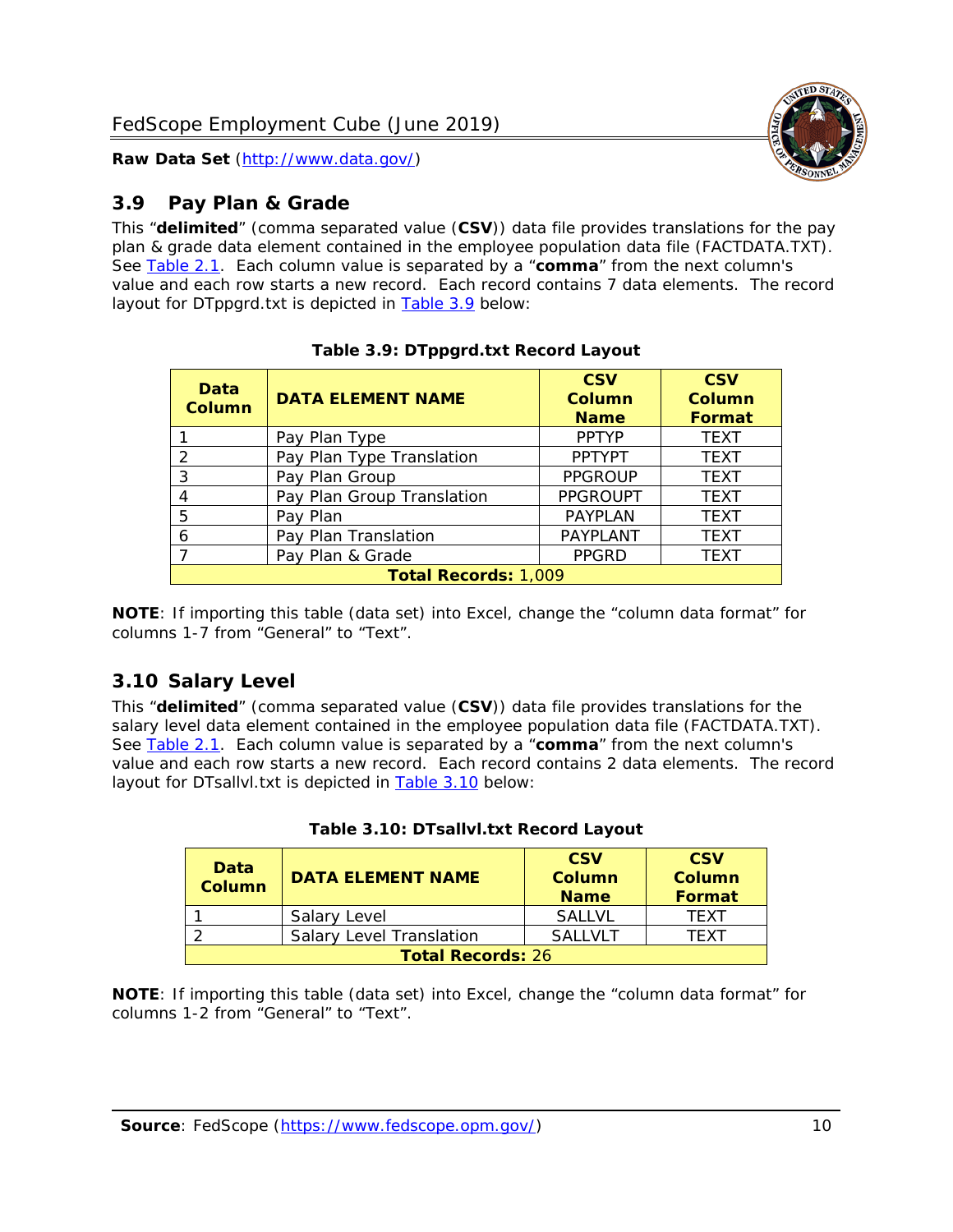

### <span id="page-11-0"></span>*3.11 STEM Occupations*

This "**delimited**" (comma separated value (**CSV**)) data file provides translations for the STEM occupations data element contained in the employee population data file (FACTDATA.TXT). See [Table 2.1.](#page-4-0) Each column value is separated by a "**comma**" from the next column's value and each row starts a new record. Each record contains 6 data elements. The record layout for DTstemocc.txt is depicted in [Table 3.11](#page-11-2) below:

<span id="page-11-2"></span>

| Data<br><b>Column</b>     | <b>DATA ELEMENT NAME</b>                     | <b>CSV</b><br>Column<br><b>Name</b> | <b>CSV</b><br><b>Column</b><br><b>Format</b> |
|---------------------------|----------------------------------------------|-------------------------------------|----------------------------------------------|
|                           | <b>STEM Occupation Aggregate</b>             | <b>STEMAGG</b>                      | <b>TEXT</b>                                  |
| $\mathcal{D}$             | <b>STEM Occupation Aggregate Translation</b> | <b>STEMAGGT</b>                     | <b>TEXT</b>                                  |
| 3                         | <b>STEM Occupation Type</b>                  | <b>STEMTYP</b>                      | <b>TEXT</b>                                  |
|                           | <b>STEM Occupation Type Translation</b>      | <b>STEMTYPT</b>                     | <b>TEXT</b>                                  |
| 5                         | <b>STEM Occupation</b>                       | <b>STEMOCC</b>                      | <b>TEXT</b>                                  |
| 6                         | <b>STEM Occupation Translation</b>           | <b>STEMOCCT</b>                     | <b>TEXT</b>                                  |
| <b>Total Records: 119</b> |                                              |                                     |                                              |

**Table 3.11: DTstemocc.txt Record Layout**

**NOTE**: If importing this table (data set) into Excel, change the "column data format" for columns 1-6 from "General" to "Text".

# <span id="page-11-1"></span>*3.12 Supervisory Status*

This "**delimited**" (comma separated value (**CSV**)) data file provides translations for the supervisory status data element contained in the employee population data file (FACTDATA.TXT). See [Table 2.1.](#page-4-0) Each column value is separated by a "**comma**" from the next column's value and each row starts a new record. Each record contains 4 data elements. The record layout for DTsuper.txt is depicted in [Table 3.12](#page-11-3) below:

<span id="page-11-3"></span>

| Data<br><b>Column</b>   | <b>DATA ELEMENT NAME</b>              | <b>CSV</b><br><b>Column</b><br><b>Name</b> | <b>CSV</b><br><b>Column</b><br>Format |
|-------------------------|---------------------------------------|--------------------------------------------|---------------------------------------|
|                         | <b>Supervisory Status Type</b>        | <b>SUPERTYP</b>                            | <b>TEXT</b>                           |
|                         | Supervisory Status Type Translation   | <b>SUPFRTYPT</b>                           | <b>TEXT</b>                           |
|                         | <b>Supervisory Status</b>             | <b>SUPERVIS</b>                            | <b>TEXT</b>                           |
|                         | <b>Supervisory Status Translation</b> | <b>SUPERVIST</b>                           | <b>TEXT</b>                           |
| <b>Total Records: 7</b> |                                       |                                            |                                       |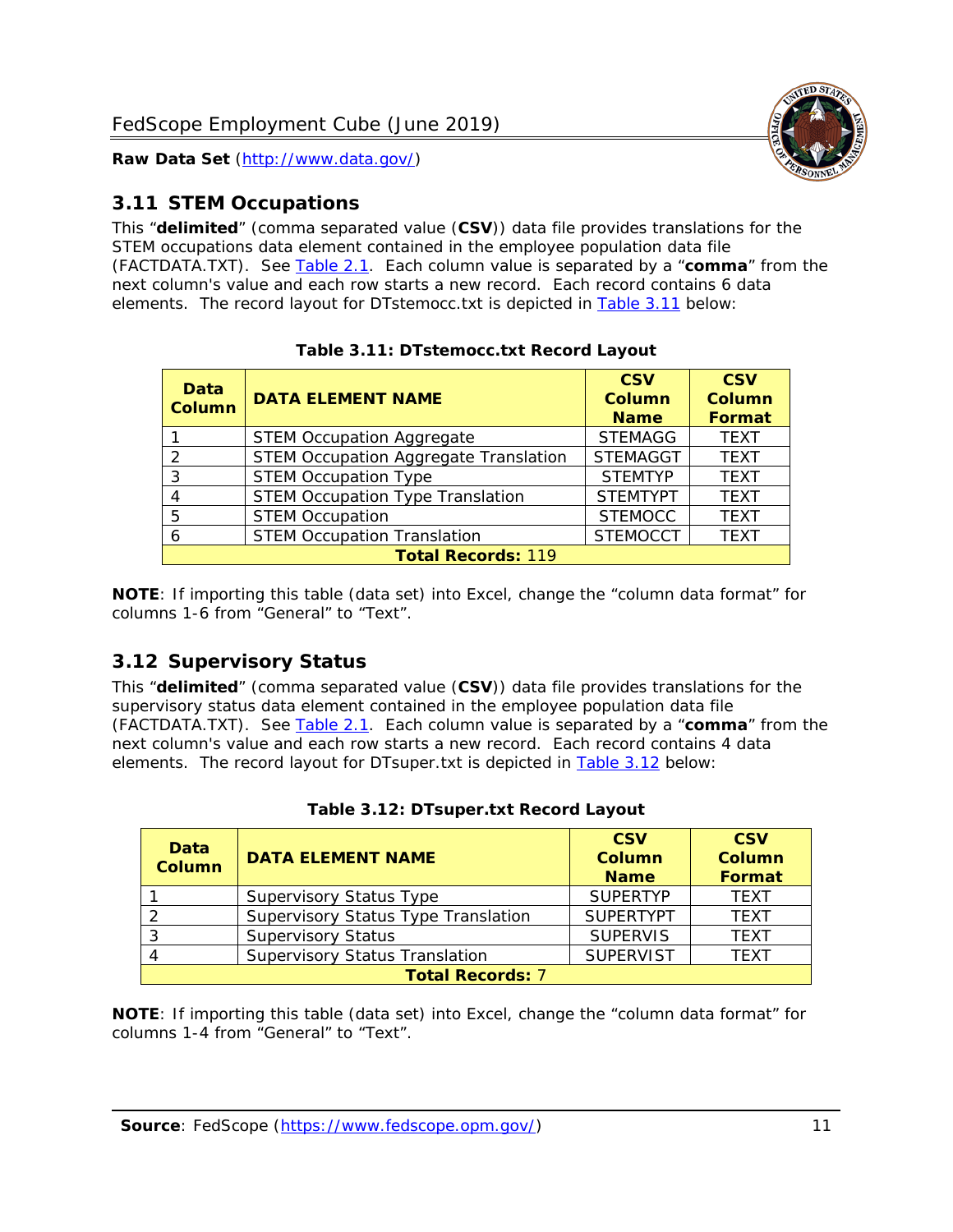

# <span id="page-12-0"></span>*3.13 Type of Appointment*

This "**delimited**" (comma separated value (**CSV**)) data file provides translations for the type of appointment data element contained in the employee population data file (FACTDATA.TXT). See [Table 2.1.](#page-4-0) Each column value is separated by a "**comma**" from the next column's value and each row starts a new record. Each record contains 4 data elements. The record layout for DTtoa.txt is depicted in [Table 3.13](#page-12-2) below:

<span id="page-12-2"></span>

| Data<br><b>Column</b>    | <b>DATA ELEMENT NAME</b>             | <b>CSV</b><br>Column<br><b>Name</b> | <b>CSV</b><br><b>Column</b><br>Format |  |
|--------------------------|--------------------------------------|-------------------------------------|---------------------------------------|--|
|                          | Type of Appointment Type             | <b>TOATYP</b>                       | <b>TEXT</b>                           |  |
|                          | Type of Appointment Type Translation | <b>TOATYPT</b>                      | <b>TEXT</b>                           |  |
|                          | Type of Appointment                  | TOA                                 | <b>TFXT</b>                           |  |
| 4                        | Type of Appointment Translation      | <b>TOAT</b>                         | <b>TFXT</b>                           |  |
| <b>Total Records: 21</b> |                                      |                                     |                                       |  |

|  | Table 3.13: DTtoa.txt Record Layout |  |
|--|-------------------------------------|--|
|  |                                     |  |

**NOTE**: If importing this table (data set) into Excel, change the "column data format" for columns 1-4 from "General" to "Text".

### <span id="page-12-1"></span>*3.14 Work Schedule*

This "**delimited**" (comma separated value (**CSV**)) data file provides translations for the work schedule data element contained in the employee population data file (FACTDATA.TXT). See [Table 2.1.](#page-4-0) Each column value is separated by a "**comma**" from the next column's value and each row starts a new record. Each record contains 4 data elements. The record layout for DTwrksch.txt is depicted in [Table 3.14](#page-12-3) below:

<span id="page-12-3"></span>

| Data<br><b>Column</b>    | <b>DATA ELEMENT NAME</b>       | <b>CSV</b><br>Column<br><b>Name</b> | <b>CSV</b><br>Column<br>Format |
|--------------------------|--------------------------------|-------------------------------------|--------------------------------|
|                          | Work Schedule Type             | <b>WSTYP</b>                        | <b>TFXT</b>                    |
| $\mathcal{L}$            | Work Schedule Type Translation | <b>WSTYPT</b>                       | <b>TEXT</b>                    |
| -3                       | Work Schedule                  | <b>WORKSCH</b>                      | <b>TFXT</b>                    |
|                          | Work Schedule Translation      | <b>WORKSCHT</b>                     | <b>TEXT</b>                    |
| <b>Total Records: 12</b> |                                |                                     |                                |

| Table 3.14: DTwrksch.txt Record Layout |  |
|----------------------------------------|--|
|----------------------------------------|--|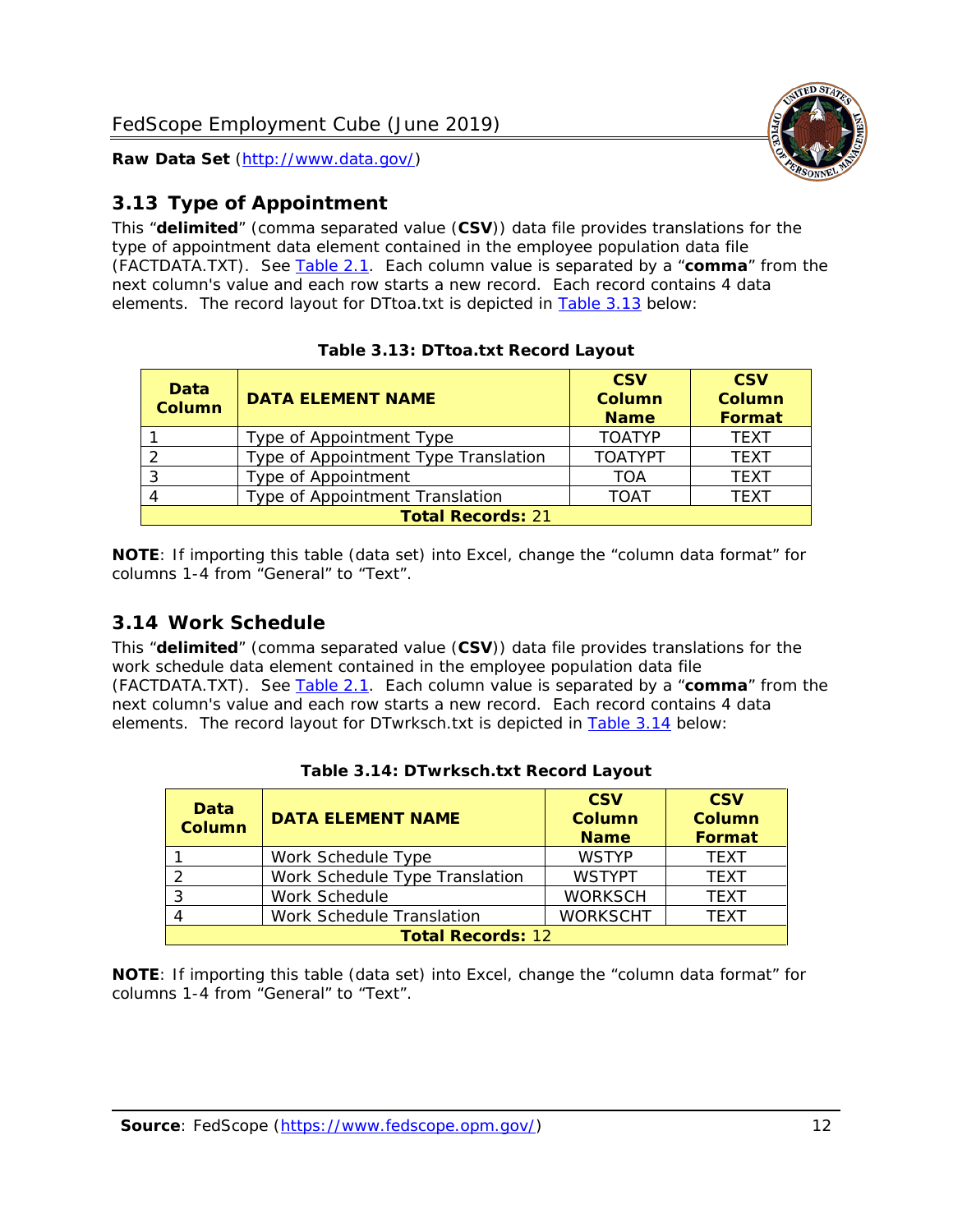<span id="page-13-0"></span>

This "**delimited**" (comma separated value (**CSV**)) data file provides translations for the work status data element contained in the employee population data file (FACTDATA.TXT). See [Table 2.1.](#page-4-0) Each column value is separated by a "**comma**" from the next column's value and each row starts a new record. Each record contains 2 data elements. The record layout for DTwkstat.txt is depicted in [Table 3.15](#page-13-2) below:

<span id="page-13-2"></span>

| Data<br><b>Column</b>   | <b>DATA ELEMENT NAME</b> | <b>CSV</b><br><b>Column</b><br><b>Name</b> | <b>CSV</b><br>Column<br>Format |  |
|-------------------------|--------------------------|--------------------------------------------|--------------------------------|--|
|                         | <b>Work Status</b>       | <b>WORKSTAT</b>                            | <b>TFXT</b>                    |  |
|                         | Work Status Translation  | <b>WORKSTATT</b>                           | TFXT                           |  |
| <b>Total Records: 2</b> |                          |                                            |                                |  |

**Table 3.15: DTwkstat.txt Record Layout**

**NOTE**: If importing this table (data set) into Excel, change the "column data format" for columns 1-2 from "General" to "Text".

#### <span id="page-13-1"></span>*3.16 Date*

This "**delimited**" (comma separated value (**CSV**)) data file provides translations for the status file month date data element contained in the employee population data file (FACTDATA.TXT). See [Table 2.1.](#page-4-0) Each column value is separated by a "**comma**" from the next column's value and each row starts a new record. Each record contains 2 data elements. The record layout for DTdate.txt is depicted in [Table 3.16](#page-13-3) below:

<span id="page-13-3"></span>

| Data<br><b>Column</b>   | <b>DATA ELEMENT NAME</b> | <b>CSV</b><br>Column<br><b>Name</b> | <b>CSV</b><br><b>Column</b><br>Format |  |
|-------------------------|--------------------------|-------------------------------------|---------------------------------------|--|
|                         | File Date                | <b>DATECODE</b>                     | <b>TFXT</b>                           |  |
|                         | File Date Translation    | <b>DATECODET</b>                    | TFXT                                  |  |
| <b>Total Records: 1</b> |                          |                                     |                                       |  |

**Table 3.16: DTdate.txt Record Layout**

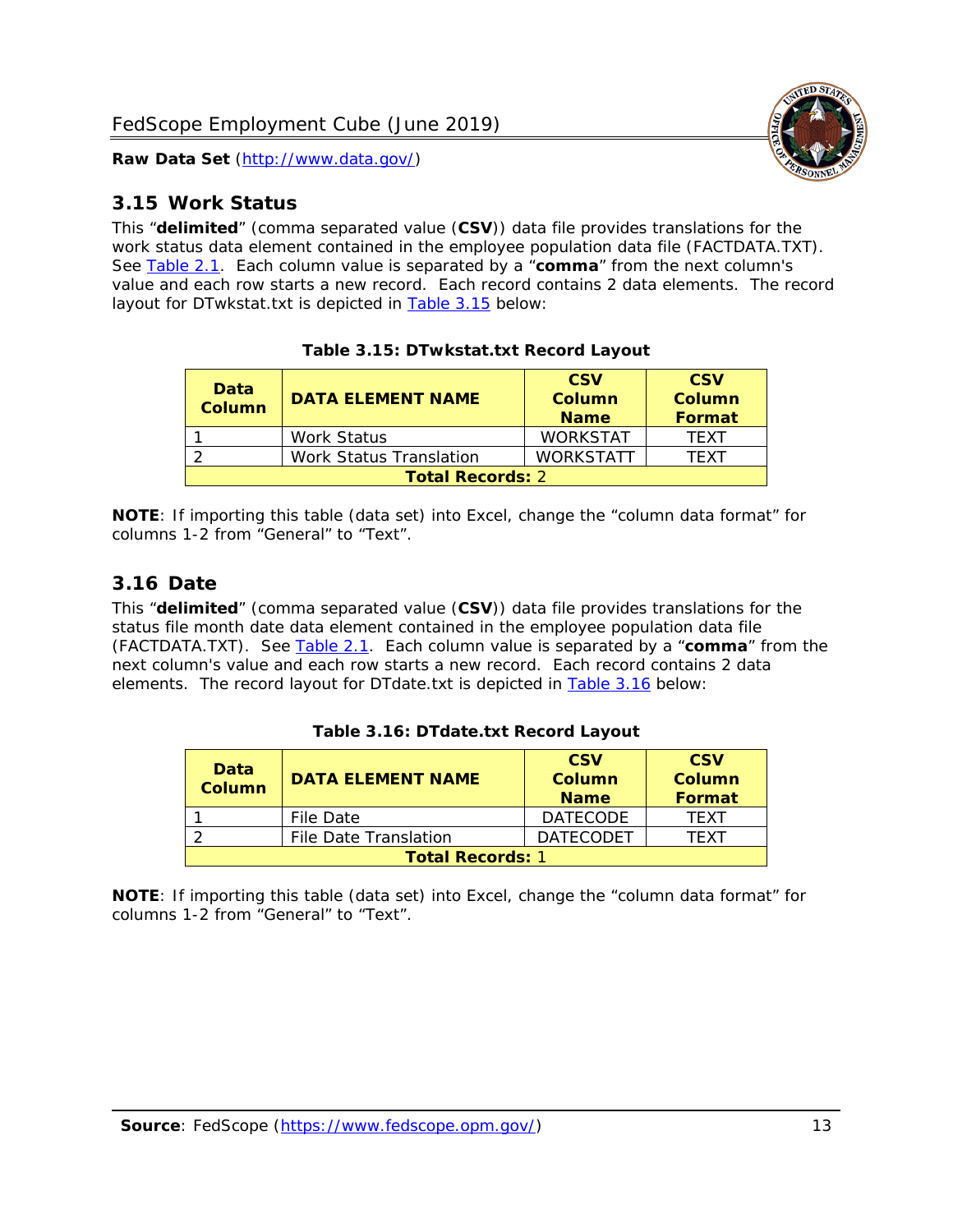# <span id="page-14-0"></span>*3.17 Employment*

There is no translation file for this data element. Every record in the employee population data file (FACTDATA.TXT) contains a value of "1" for this field. See Chapter [4.17](#page-16-8) for definition of [Employment.](#page-17-0)

# <span id="page-14-1"></span>*3.18 Average Salary*

There is no translation file for this data element. See Chapter [4.18](#page-17-1) for definition of Average [Salary](#page-17-1) [Average Salary.](#page-17-1)

#### <span id="page-14-2"></span>*3.19 Average Length of Service*

There is no translation file for this data element. See Chapter [4.19](#page-17-2) for definition of Average **[Length of Service](#page-17-2)** 

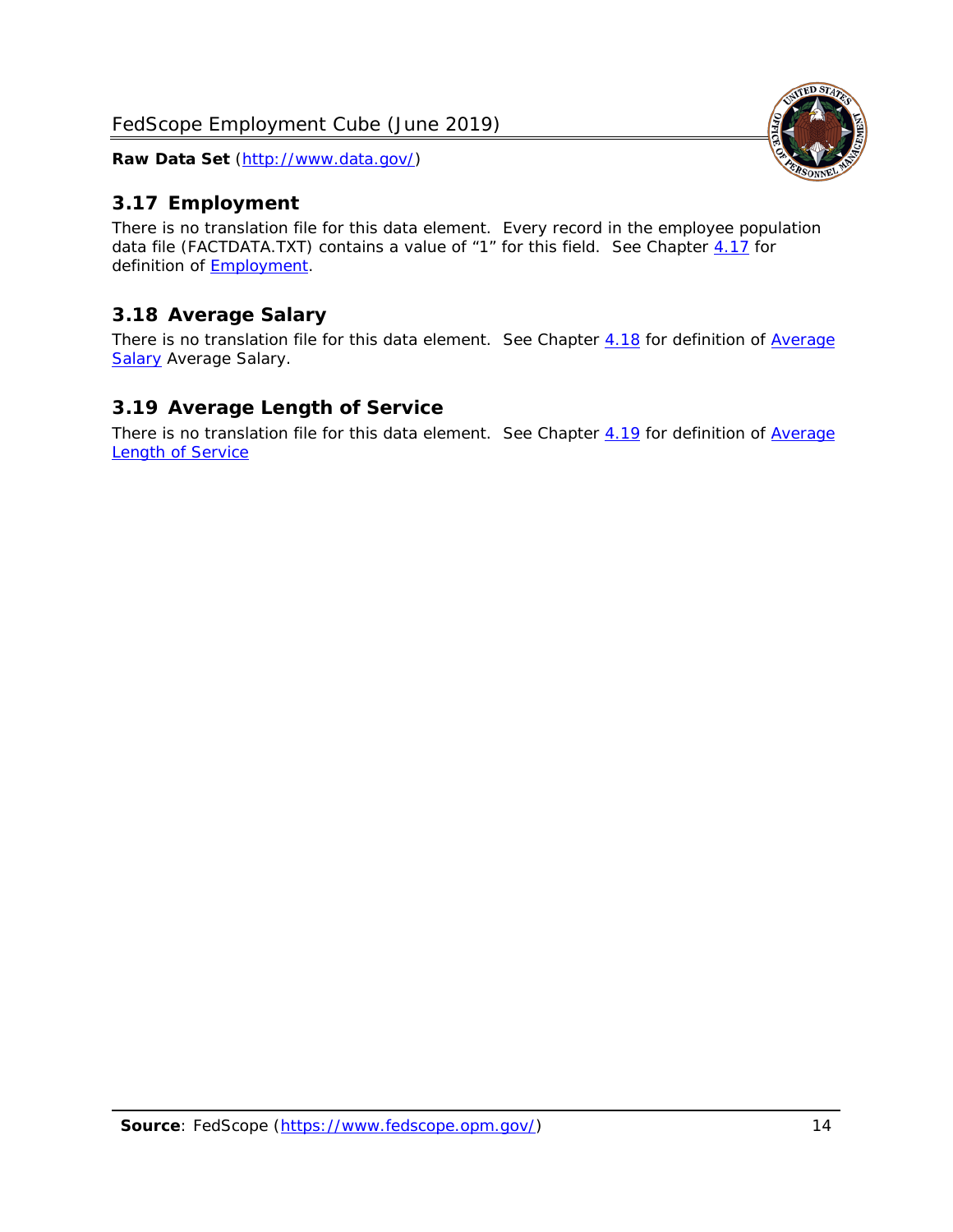<span id="page-15-0"></span>

#### <span id="page-15-1"></span>*4.1 Agency*

<span id="page-15-2"></span>The employing organization.

#### *4.2 Location*

The official duty station of an employee. Locations in the United States are defined in terms of states. Locations outside the United States are defined in terms of countries and U.S. territories.

#### <span id="page-15-3"></span>*4.3 Age*

An employee's age. Age is displayed in five-year intervals, except for an initial interval of less than 20 years and a final interval of 65 years or more.

#### <span id="page-15-4"></span>*4.4 Education Level*

<span id="page-15-5"></span>The extent of an employee's educational attainment from an accredited institution.

#### *4.5 General Schedule & Equivalent Grade*

The General Schedule grade for pay plans in the General Schedule and Equivalent pay plan category (See [Pay Plan & Grade\)](#page-16-0).

#### <span id="page-15-6"></span>*4.6 Length of Service*

The number of years of Federal civilian employment, creditable military service, and other service made creditable by specific legislation. Length of service is grouped by five-year intervals, except for:

- a. the initial intervals of less than 1 year, 1-2 years, and 3-4 years and
- b. the final interval of 35 years or more.

#### <span id="page-15-7"></span>*4.7 Occupation*

<span id="page-15-8"></span>An employee's occupation as defined by the Office of Personnel Management (OPM).

#### *4.8 Occupation Category*

Occupational categories are defined by the educational requirements of the occupation and the subject matter and level of difficulty or responsibility of the work.

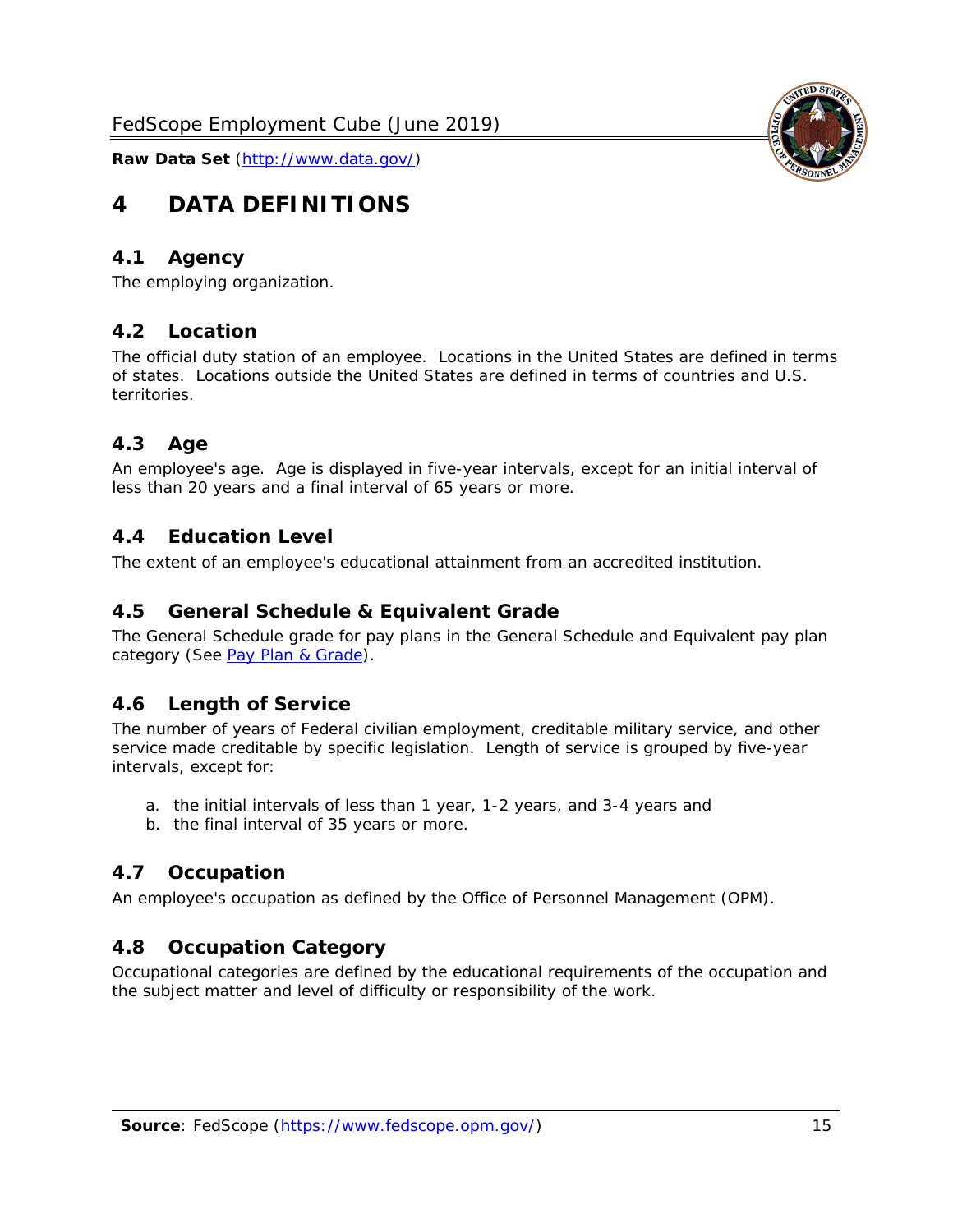

#### <span id="page-16-0"></span>*4.9 Pay Plan & Grade*

The pay system and, where applicable, the grade used to determine an employee's basic pay rate. Grade denotes a hierarchical position in a pay plan and is sometimes referred to as level, class, rank, or pay band.

# <span id="page-16-1"></span>*4.10 Salary Level*

An employee's adjusted basic pay, which is an annualized rate of pay. Adjusted basic pay is the sum of an employee's rate of basic pay plus any locality comparability payment and/or special pay adjustment for law enforcement officers. Salaries are grouped by \$10,000 intervals, except for an initial interval of less than \$20,000 and a final interval of \$180,000 or more.

An employee's actual earnings may be more or less than the annualized rate because of factors such as overtime, shift differentials, less than full time work, or leave without pay.

#### <span id="page-16-2"></span>*4.11 STEM Occupations*

Listing of occupations grouped into the following four occupational series:

- 1. **S**cience
- 2. **T**echnology
- 3. **E**ngineering
- 4. **M**athematics

# <span id="page-16-3"></span>*4.12 Supervisory Status*

The nature of managerial, supervisory, or non-supervisory responsibility assigned to an employee's position.

#### <span id="page-16-4"></span>*4.13 Type of Appointment*

<span id="page-16-5"></span>An employee's appointment in terms of permanence and competitiveness.

#### *4.14 Work Schedule*

<span id="page-16-6"></span>The time basis on which an employee is scheduled to work.

#### *4.15 Work Status*

A combination of Type of Appointment and Work Schedule data elements. The Work Status data element is limited to "Non-Seasonal Full Time Permanent" and "Other Employees".

#### <span id="page-16-7"></span>*4.16 Date*

<span id="page-16-8"></span>The file date (e.g. June 2019 represented by 201906).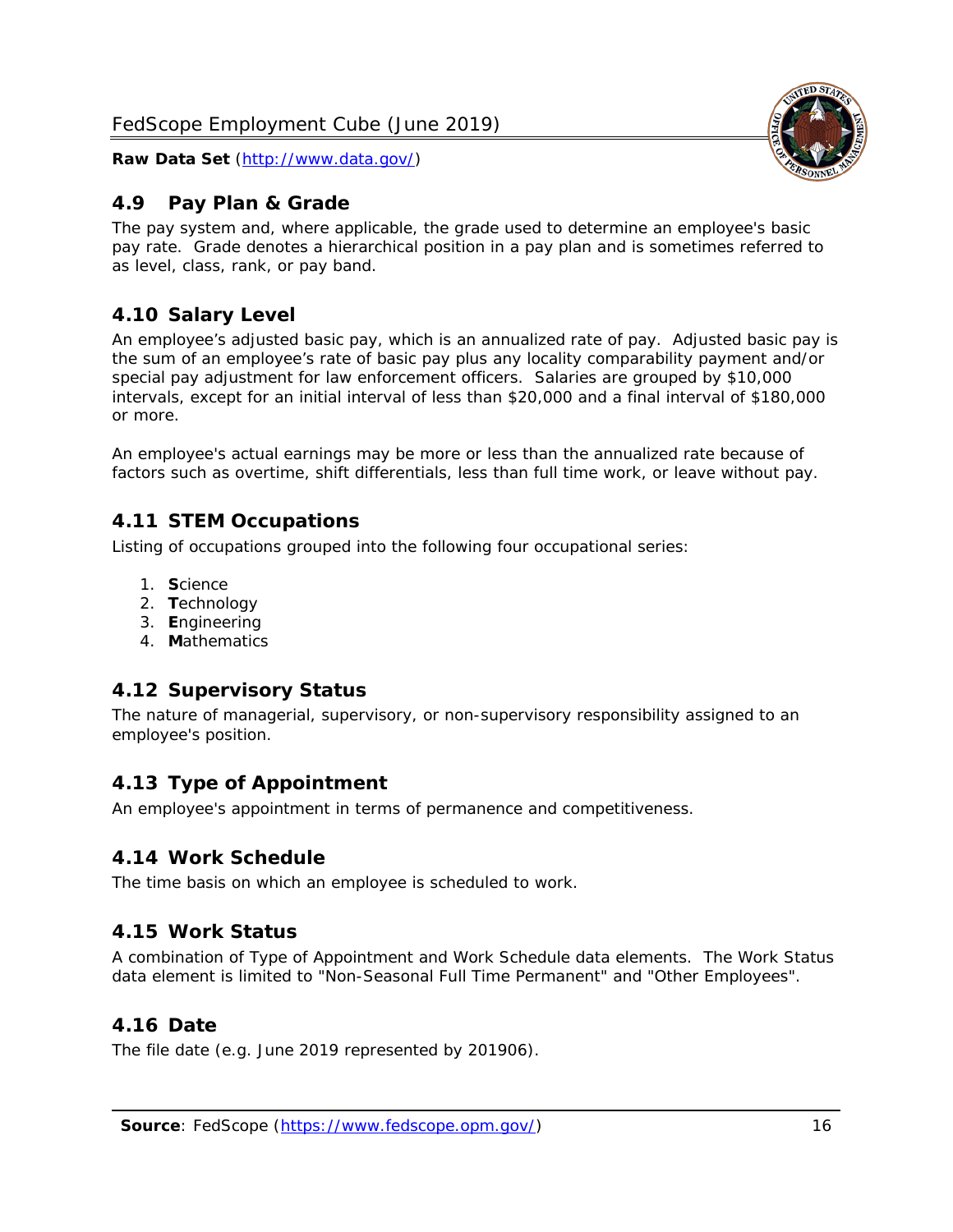# <span id="page-17-0"></span>*4.17 Employment*

A measure representing the number of employees in pay status at the end of the quarter (or end of the pay period prior to the end of the quarter).

# <span id="page-17-1"></span>*4.18 Average Salary*

A measure representing the average adjusted basic pay, an annualized rate of pay. Adjusted basic pay is the sum of an employee's rate of basic pay and any locality comparability payment and/or special pay adjustment for law enforcement officers.

An employee's actual earnings may be more or less than the annualized rate because of factors such as overtime, shift differentials, less than full time work, or leave without pay.

Invalid salary values are excluded from the average. A large number of invalid values could invalidate the average. To obtain counts of invalid values, display the data using the Salary Level dimension (See [Salary Level\)](#page-16-1).

# <span id="page-17-2"></span>*4.19 Average Length of Service*

A measure representing the average number of years of Federal civilian employment and creditable military service.

Invalid values are excluded from the average. A large number of invalid values could invalidate the average. To obtain counts of invalid values, display the data using the Length of Service dimension (See [Length of Service\)](#page-15-6).